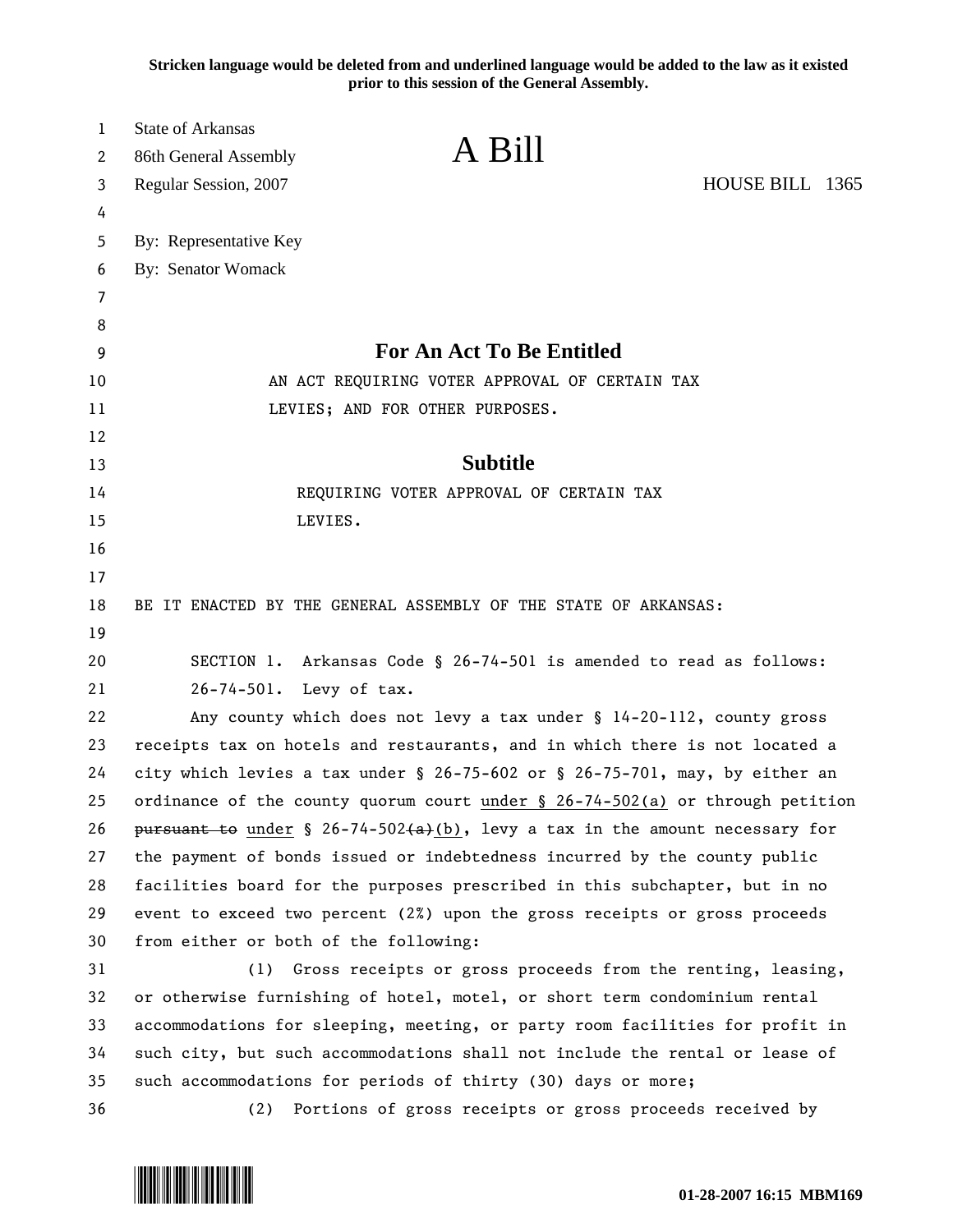**HB1365** 

1 restaurants, cafes, cafeterias, delis, drive-in restaurants, carry-out 2 restaurants, concession stands, convenience stores, grocery store-3 restaurants, and similar businesses as shall be defined in the levying 4 ordinance, from the sale of prepared food and beverages for on-premises or 5 off-premises consumption, but such tax shall not apply to such gross receipts 6 or gross proceeds of fraternal organizations qualified under section 7 501(c)(3) of the federal Internal Revenue Code. 8 9 SECTION 2. Arkansas Code § 26-74-502 is amended to read as follows: 10 26-74-502. Petitions requesting an election. 11 (a)(1) If a county quorum court enacts an ordinance levying a tax 12 under § 26-74-501, the tax shall not become effective until approved by 13 voters at the next election of county officials. 14 (2) The tax shall be levied upon approval of a majority of the 15 qualified electors voting on the issue at the election. 16  $(a)+(b)(1)$  If petitions are filed requesting an election for an 17 initiated ordinance levying the tax authorized under this subchapter, the 18 quorum court shall submit the question of the levying of the tax to the 19 electors. 20 (2) The petitions must be signed by not less than five hundred 21 (500) electors of the county. 22 (3) The election shall be held within one hundred twenty (120) 23 days of the filing of the petitions. 24 (4) The tax shall be levied upon approval of a majority of the 25 qualified electors voting on the issue at the election. 26  $(b)-(1)$  If petitions requesting a referendum election are filed, the 27 quorum court levying a tax under this subchapter shall submit the question of 28 the levying of the tax to the electors. 29 (2) The petitions must be signed by not less than five hundred 30 (500) electors of the county and must be filed with the quorum court within 31 thirty (30) days after the adoption of the ordinance levying the tax. 32 33 SECTION 3. Arkansas Code § 26-75-602(a), concerning certain authorized 34 gross receipts taxes, is amended to read as follows: 35 (a)(1) Any city of the first class, city of the second class, or 36 incorporated town may, by ordinance of the governing body thereof, levy a tax